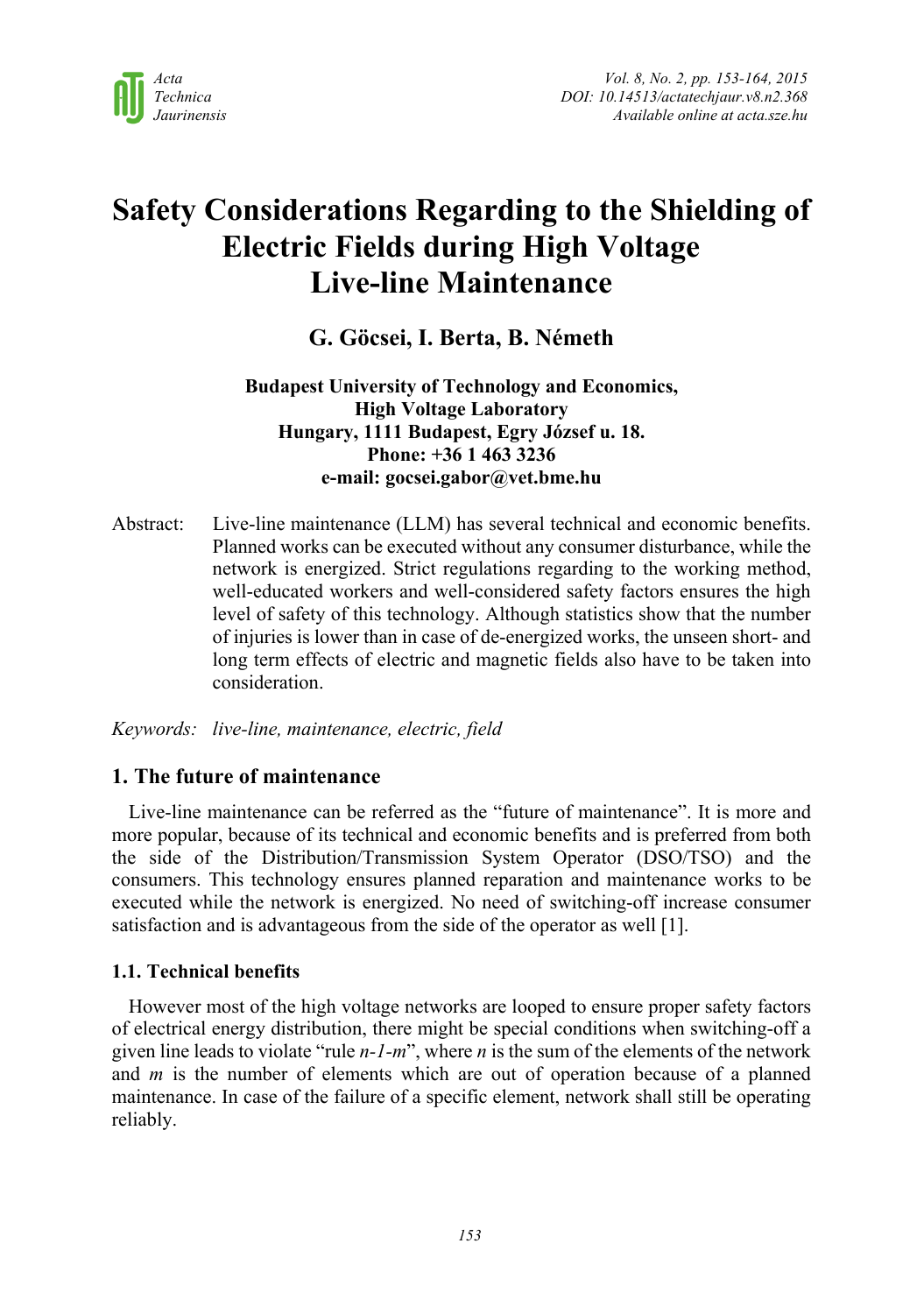In case of switching-off a given line for the purpose of de-energized work, current paths increase; increased length and current also increases losses. Operation of circuit breakers, disconnectors, etc. shortens the service period of the given equipment while degradation increases.

#### **1.2. Economic benefits**

Economic losses caused by de-energized works and not occurring during any kind of live-line work are the sum of the cost and fines of energy not served. Fines usually consists predictable and non-predictable parts. Non-predictable part (e.g. as a result of rainstorms, icing, snow, etc.) cannot been foreseen. Cost of predictable part can be minimized by keeping the length of de-energized periods as low as possible. Consumer satisfaction as an indicator of service quality can also be expressed as a financial quantity.

# **2. Live-line work related risks**

Speaking about safety of any kind of live-line work, the most important question is the protection against electric shock. Depending on different technologies applied at different voltage levels it can be executed by different ways: rated insulating materials (e.g. blankets, gloves, rods, etc.) or air – as an insulator – can also be used. In case of high voltage live-line maintenance barehand method is widely applied. The main principle of this method is that keeping the proper distances prescribed can guarantee to avoid electric shock caused by touching or approaching specific network elements with different potentials. Safety distances include a flashover/breakdown component and an ergonomic component (as a function of voltage level). Switching and lightning overvoltages are also taken into consideration and worst-case scenarios are assumed. Because the most critical cases regarding to transmitted power, voltage level, current load, etc. occur during high voltage live-line maintenance the main topic of this paper is to focus on this field of LLM. Regarding to power arcs – might be caused as a result of multiple failures – thermal effects are the most critical. Electric shock also may lead to fatal injuries as well. The examination of these dangers and the analysis of the related risks is out of the scope of this paper. The unseen – especially long-term – effects of extra-low frequency (ELF) electric and magnetic fields is inspected instead.

#### **3. Electric and magnetic field during high voltage LLM**

Electric and magnetic fields together are often referred as "electromagnetic fields" but from the aspect of the topic it is essential to clarify the basic differences between electric, magnetic and electromagnetic fields. Static electric/magnetic fields have two criteria to meet: drift currents have to be negligible compared to the total current density and the length of the line cannot been in the same scale than the wavelength. In case of typical power lines with a frequency of 50 Hz, typical wavelength is 6000 km, which is significantly longer than the length of any conventional AC power line regardless of voltage level. Drift currents are determined by the material and frequency; in case of aluminium-steel conductors with a typical conductivity of  $10^7 \Omega/m$ , critical frequency can be determined and is about  $10^{17}$  Hz.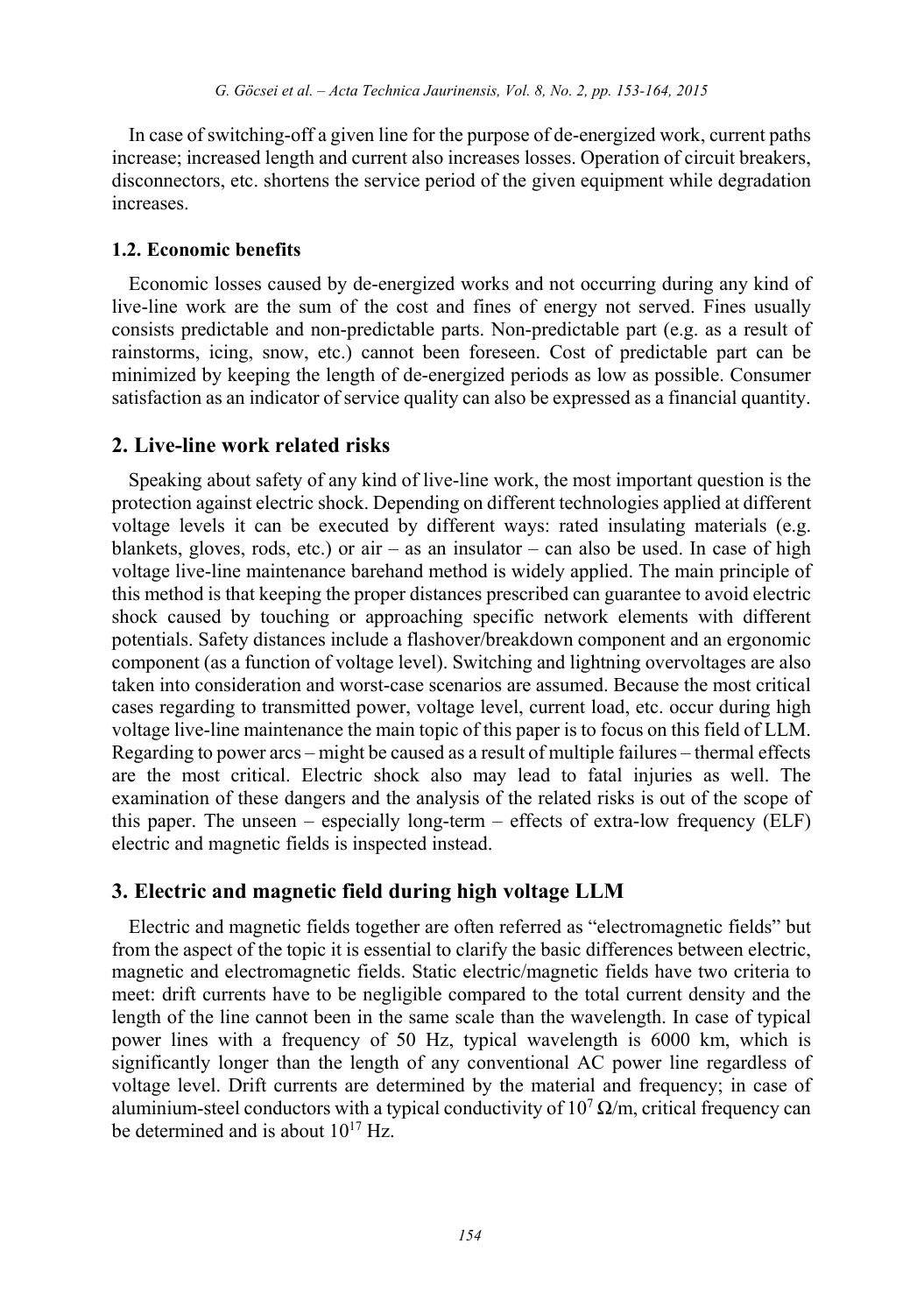

*Figure 1. Electromagnetic wave [2]*

Both length- and material-related conditions shows that in case of industrial frequency and conventional material selection, none of the fields around power lines can be handled as an electromagnetic field; electric and magnetic fields – and the effects of them – have to be taken into consideration separately from each other. These properties are often summarized by referring them as extra low frequency (ELF) fields – usually below a frequency of 100 kHz. Both electric and magnetic fields have several short- and long term health effects above a given limit. These limits are defined by the International Commission on Non-Ionizing Radiation Protection (ICNIRP). Because of the nonionizing nature of these kinds of exposures, exposure doses cannot been defined. Current values together with the previous limits (before 2010) are summarized in Table 1.

|                       | Electric field strength<br>$limit$ [kV/m] |           | Magnetic field strength limit<br>$\lceil \mu T \rceil$ |            |
|-----------------------|-------------------------------------------|-----------|--------------------------------------------------------|------------|
|                       | <b>Before</b><br>2010                     | Currently | Before 2010                                            | Currently  |
| Public $(24 h/day)$   | 5                                         | 5         | 100                                                    | <b>200</b> |
| Occupational (8h/day) | 10                                        | 10        | 500                                                    | 1000       |

*Table 1. Current and previous limits of ICNIRP regarding to ELF electric and magnetic fields [3], [4], [5]*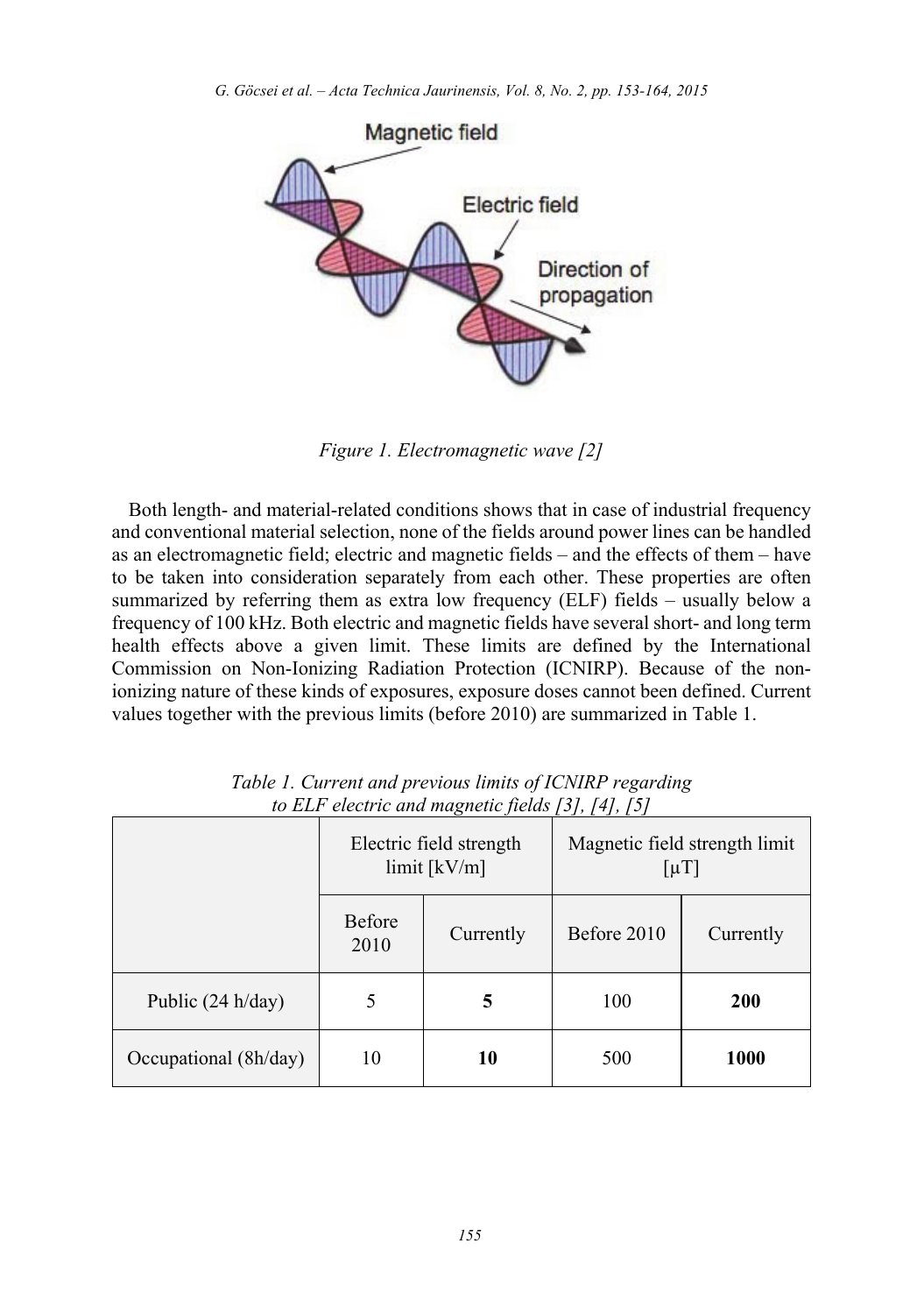# **4. ELF electric fields**

# **4.1. Health effects of ELF electric fields**

Short-term effects of ELF electric fields above the valid exposure limits are described as a discharge on the skin of the human body which may make any activity requiring high accuracy hard. This is the main reason of the application of conductive clothing in case of barehand method. However electric fields themselves do not have any direct long-term effects on the human body, drift currents occurring as a result of the variation of electric field has similar effects as the above-the-limit magnetic fields categorized as possibly carcinogenic to humans (2B) by the International Agency for Research on Cancer (IARC) of World Health Organization (WHO) [6].

# **4.2. Protection against ELF electric fields**

A Faraday-cage is an enclosed metal surface. Theoretically inside an ideal Faradaycage without any openings electric field strength is zero from outer source. Conductive clothing worn by the workers during high voltage live-line maintenance as an essential accessory of barehand method is acting as a Faraday-cage against ELF electric fields in the vicinity of the phase conductors of high voltage power lines. Typically the material of these clothing is a special mixture of a flame-retardant textile and conductive metal threads which guarantee proper screening efficiency.



*Figure 2. Conductive clothing during an inspection in the High Voltage Laboratory of Budapest University of Technology and Economics*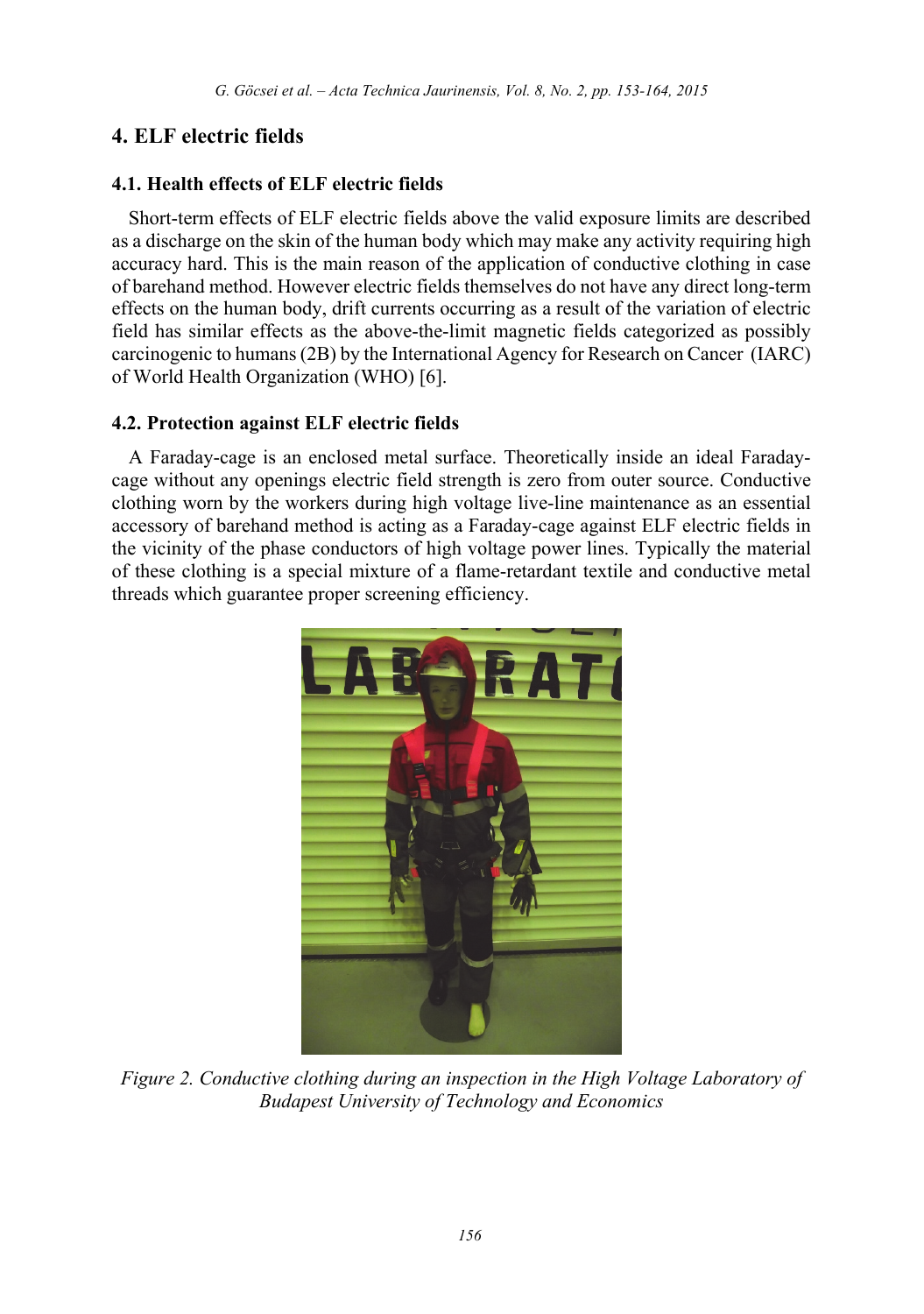Effectiveness of a conductive clothing is currently determined by the ratio of two currents. Capacitive currents flow through both in the conductive clothing and the mannequin with a conductive surface placed in high electric field. There are several issues [7] regarding to the current arrangement of the valid standard [8]. There might be practical cases with above-the-limit electric fields inside the clothing, while the clothing pass the current ratio-based inspection of the standard. Laboratory inspections with direct electric field strength measurement in the High Voltage Laboratory of Budapest University of Technology and Economics (BUTE) prove that inside a conductive clothing without any face mesh ELF electric field strength may be above the current limits defined by ICNIRP. Results for electric field strength values at different voltage levels are shown in Fig. 3. The distance between the conductor and the mannequin was 30 cm, while the conductive clothing was energized (practical case after the connection of the potential clamp).



*Figure 3. Electric field strength inside the conductive clothing in front of worker's face without any face mesh; laboratory measurement results (conductor-face distance: 30 cm)* 

As it can be seen in the Fig. 3, electric field was always higher than the current limit in the front of the face of the worker – even at the lowest inspected voltage level  $(25 \text{ kV})$ . The same measurement have been repeated in the same arrangement, the only difference was the application of a face mesh with an opening of 1.75 cm (commonly applied in Hungary as a part of Dr. Béla Csikós' technology of high voltage live-line maintenance). Electric field strength results are shown in Fig. 4. Results show that face mesh has reduced the electric field strength below the valid limits. Fig. 5 shows that this shielding effect is highly effective even in an extreme case of a distance of 1 cm between the face and the conductor. It can be determined that face mesh is an essential part of any kind of conductive clothing [9-13]. Using a properly designed face mesh is always necessary to ensure the proper level of protection of LLM personnel at any time of any kind of high voltage live-line work. Finite element simulations have been executed to investigate critical face mesh opening size as a function of voltage level.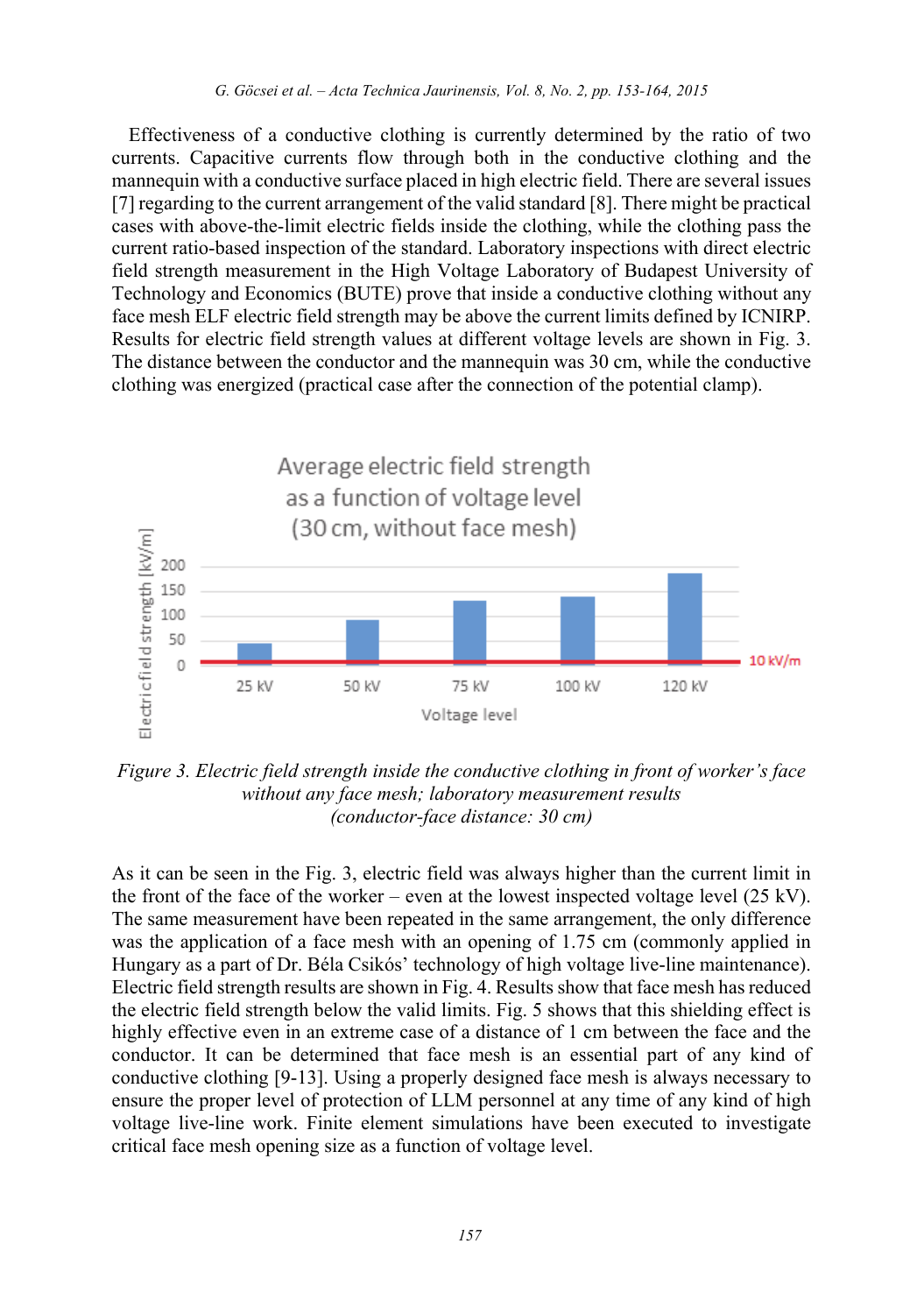

*Figure 4. Electric field strength inside the conductive clothing in front of worker's face with a commonly used type of face mesh (Hungarian "Csikós", average opening size: 1.75 cm; laboratory measurement results, conductor-face distance: 30 cm)* 



*Figure 5. Electric field strength inside the conductive clothing in front of worker's face with a commonly used type of face mesh (Hungarian "Csikós", average opening size: 1.75 cm; laboratory measurement results, conductor-face distance: 1 cm)* 

3D CAD model used for the calculations is shown in Fig. 6 (grounded structures e.g. towers in the vicinity of the working site have also been modelled).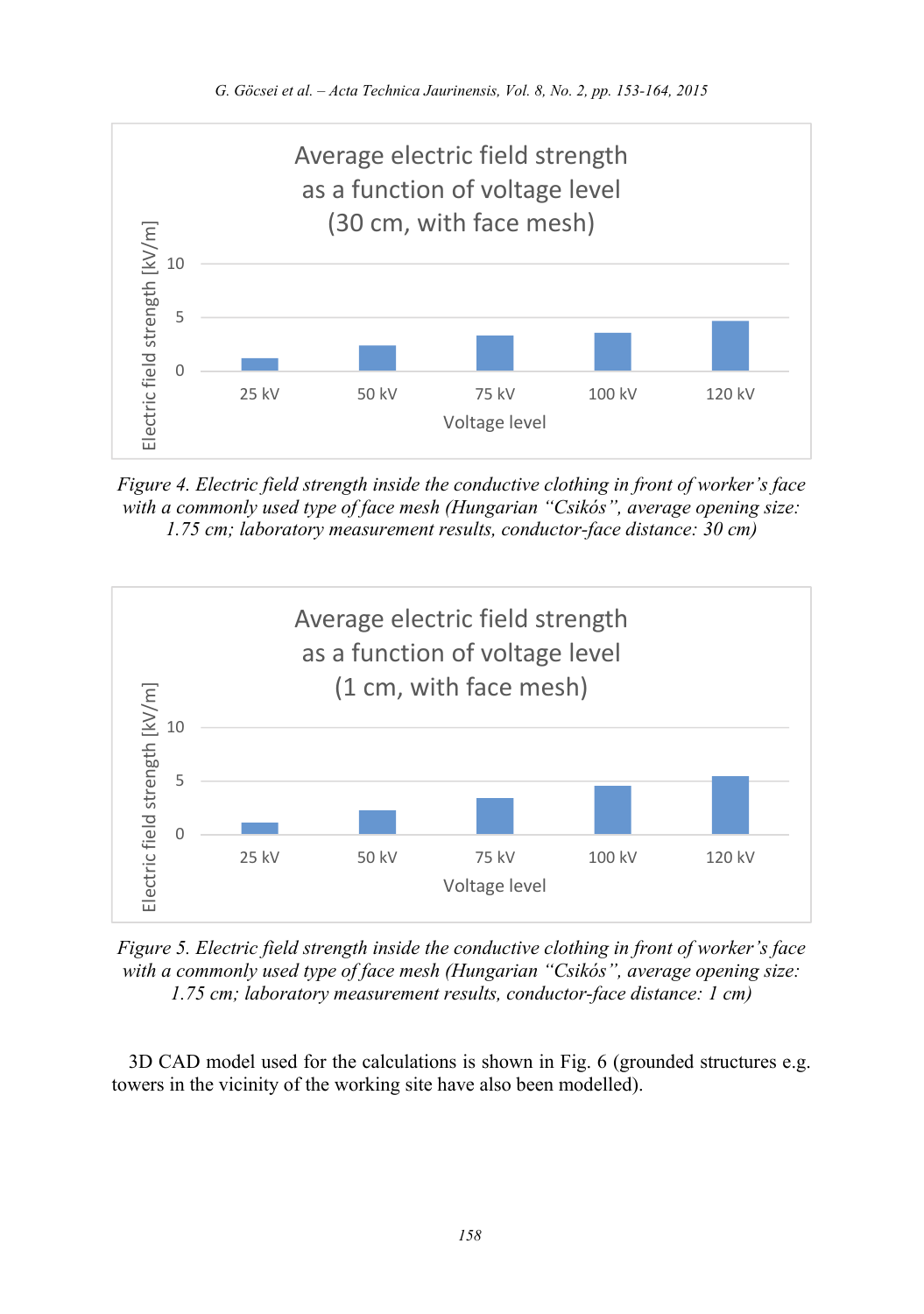

*Figure 6. 3D CAD model for finite element simulations* 

Typical arrangements have been inspected in two cases. The first case is the approach of the phase conductor without the potential clamp being connected to the line (the potential of the conductive clothing floats). Three different mesh designs have been examined:

- A regular face mesh with an opening of 1.94 cm (horizontal) and 2.97 cm (vertical)
- A coarse face mesh with an opening of 6.82 cm (horizontal) and 6.44 cm (vertical)
- Conductive clothing without any face mesh.

During the examination of the approach of phase conductor, the distance between the line and the face of the worker was 50 cm. The voltage level of the conductor was the phase voltage of a 400 kV power line (about 231 kV). Electric field distribution is shown in Fig. 7.



*Figure 1. Electric field distribution during the approach of the conductor (from left to right: with normal, coarse and without any face mesh)* 

Minimal, average and maximal electric field strength values are summarized in Table 2 and in Fig. 8.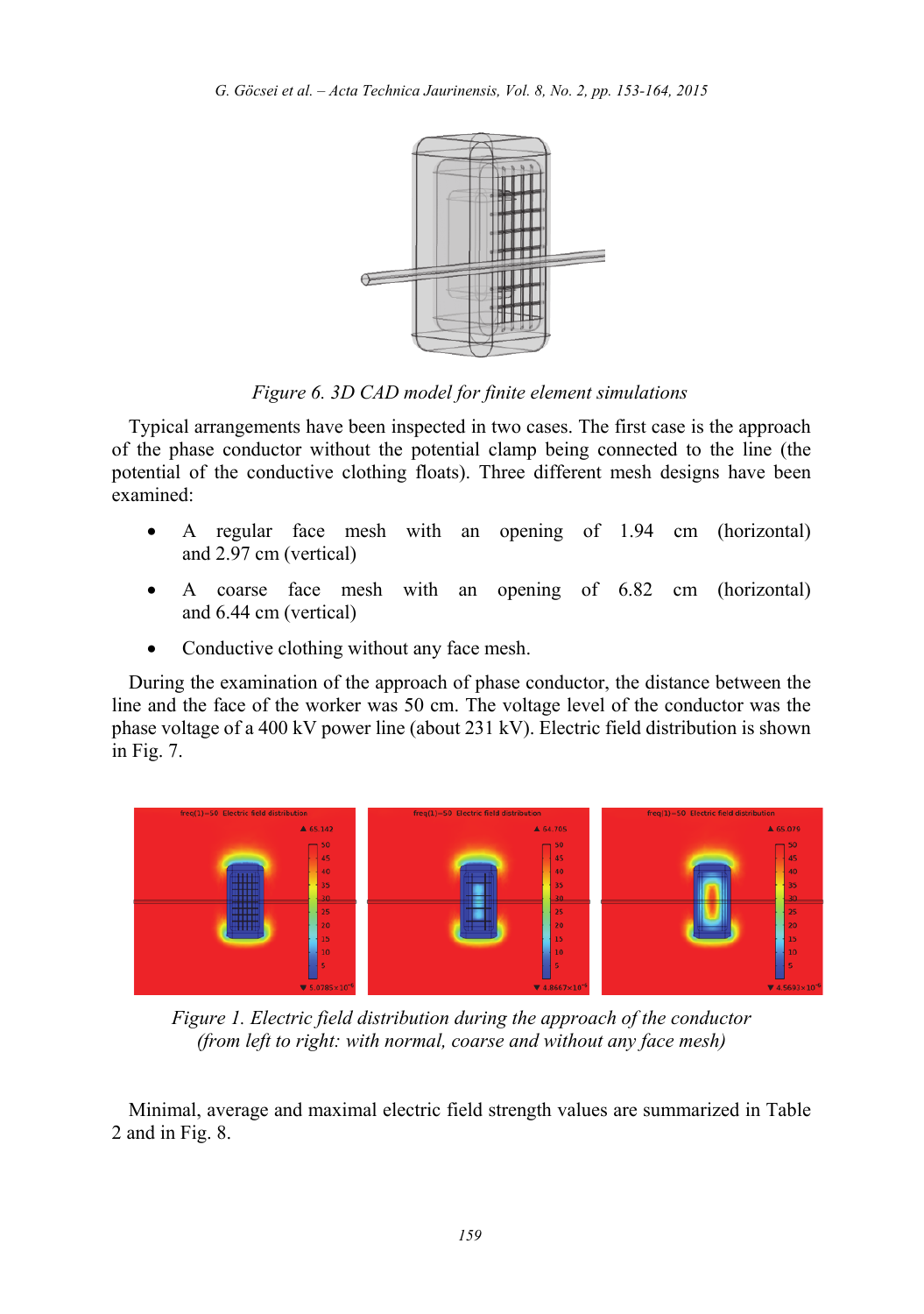| Electic field $[kV/m]$ | Normal face mesh | <b>Coarse face mesh</b> | No face mesh |
|------------------------|------------------|-------------------------|--------------|
| <b>Minimum</b>         | 0.62             | .49                     | 6.38         |
| <b>Maximum</b>         | 2.47             | 16.73                   | 45.68        |
| Average                | -59              | 575                     | 24,89        |

*Table 2. Minimal, average and maximal electric field strength values for each cases (conductor approach)* 



*Figure 2. Values of electric field strength during the approach of the conductor* 

Fig. 9 shows the same cases during working at the potential of the phase conductor (with the potential clamp being connected to the line). Distance between the conductor and the face of the worker was 10 cm in this case. Electric field distribution is shown in Figure 9.



*Figure 3. Electric field distribution while the conductive clothing is energized (from left to right: with normal, coarse and without any face mesh)*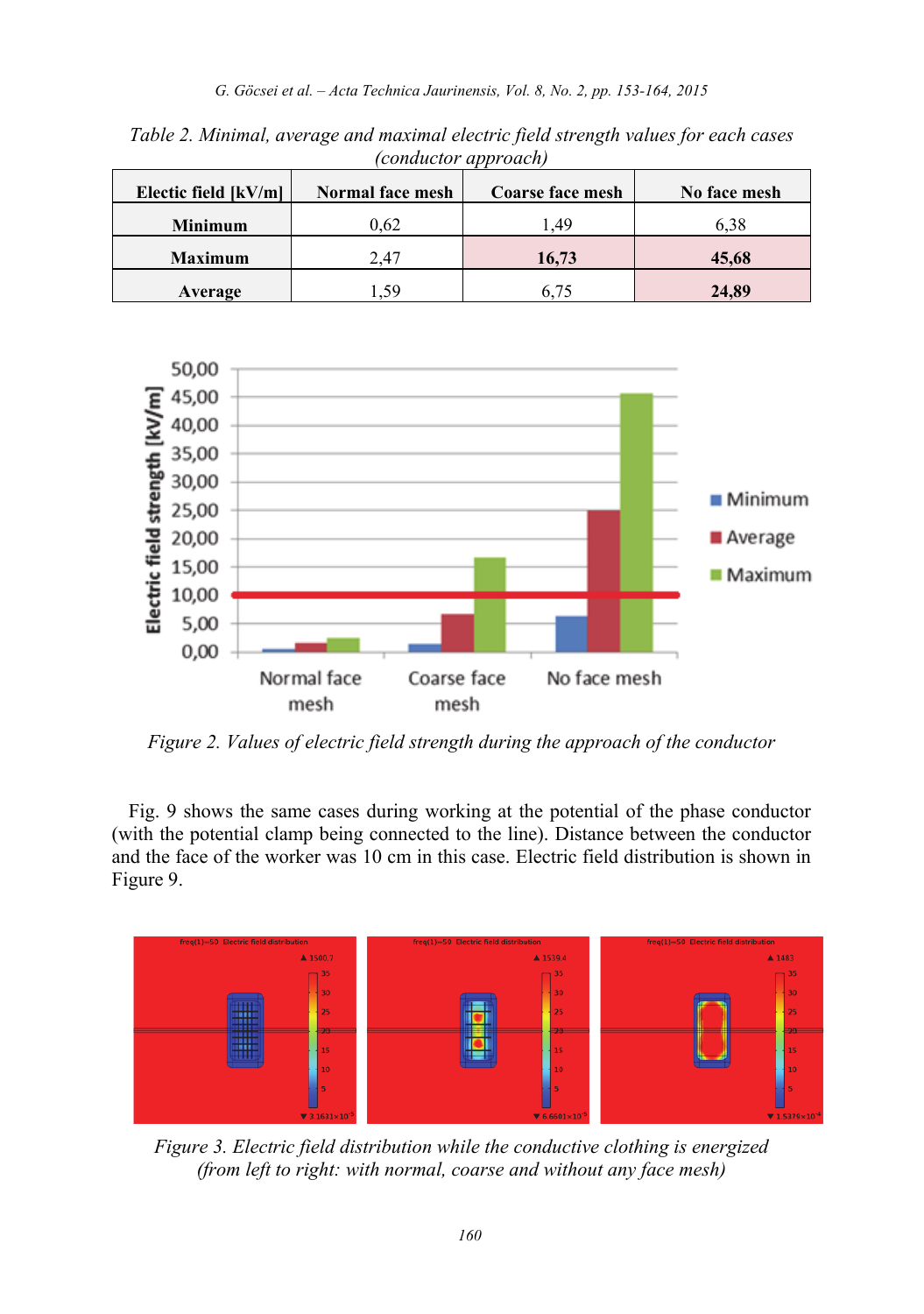Minimal, average and maximal values of electric field strength is shown in Table 3 and in Fig. 10.

*Table 3. Minimal, average and maximal electric field strength values for each cases (energized clothing)* 

| Electic field [kV/m] | Normal face mesh | <b>Coarse face mesh</b> | No face mesh |
|----------------------|------------------|-------------------------|--------------|
| <b>Minimum</b>       | .70              | 4.53                    | 21,05        |
| <b>Maximum</b>       | 8.06             | 41,03                   | 112,93       |
| Average              |                  | 16,23                   | 60,00        |

![](_page_8_Figure_4.jpeg)

*Figure 4. Values of electric field strength while the conductive clothing is energized* 

As it can be seen from the figures above face mesh has an essential shielding effect, which is the key of the safe work from the aspect of the protection against electric fields. Another important moral of the simulations is that mesh distribution has a significant effect on the minimal, average and maximal electric field strength values on the face of the worker during high voltage LLM.

Other simulations were executed to determine the optimal size of openings on the face mesh. Electric field strength as a function of mesh opening radius can be seen in Fig. 11 (overview) and in Fig. 12 (in the range of 0-10 kV/m) for different nominal voltage levels (the distance between the conductor and the face was 10 cm).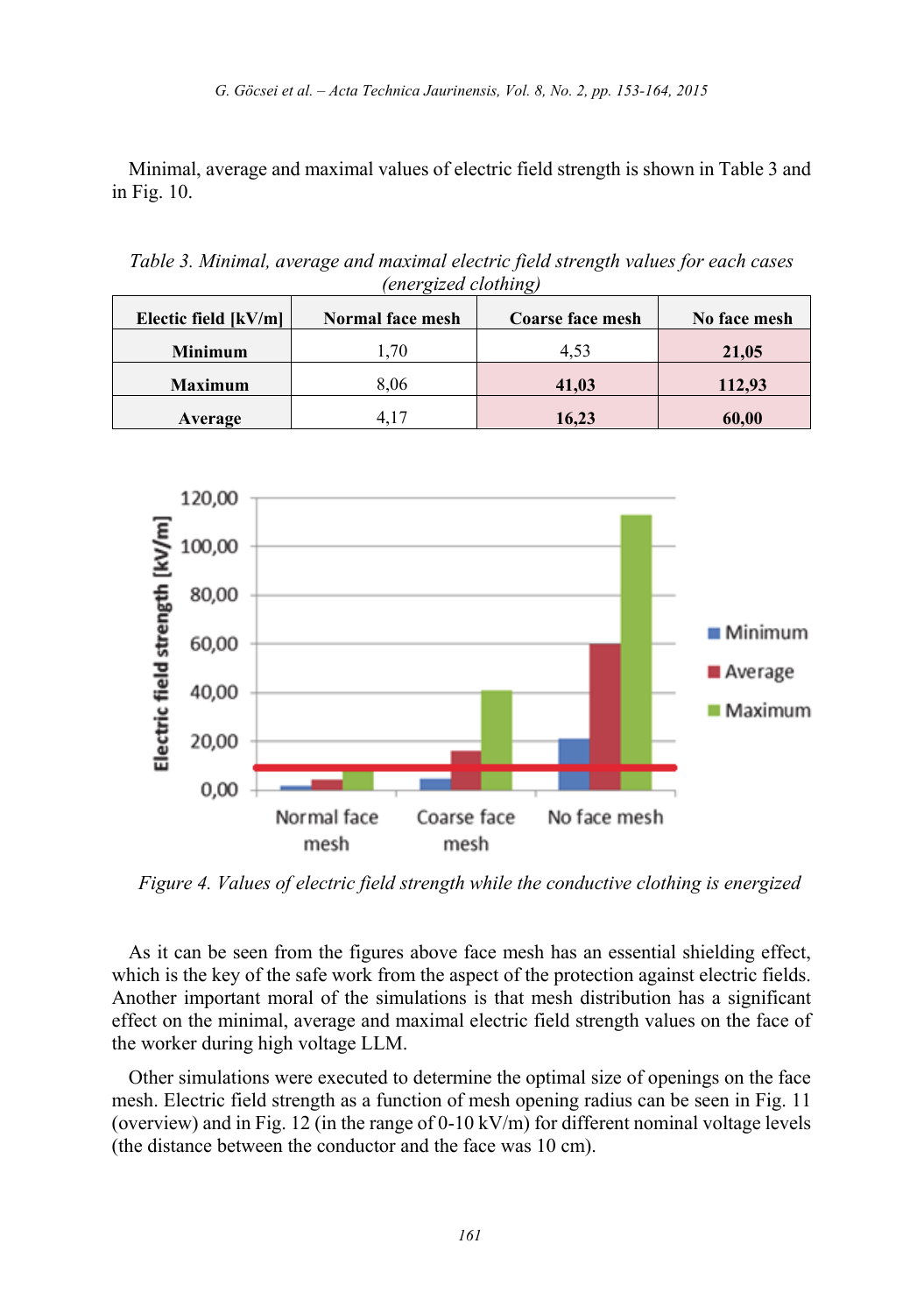![](_page_9_Figure_1.jpeg)

*Figure 51. Electric field strength as a function of the size of mesh openings (overview)* 

![](_page_9_Figure_3.jpeg)

*Figure 62. Electric field strength as a function of the radius of mesh openings (range of 0-10 kV/m)*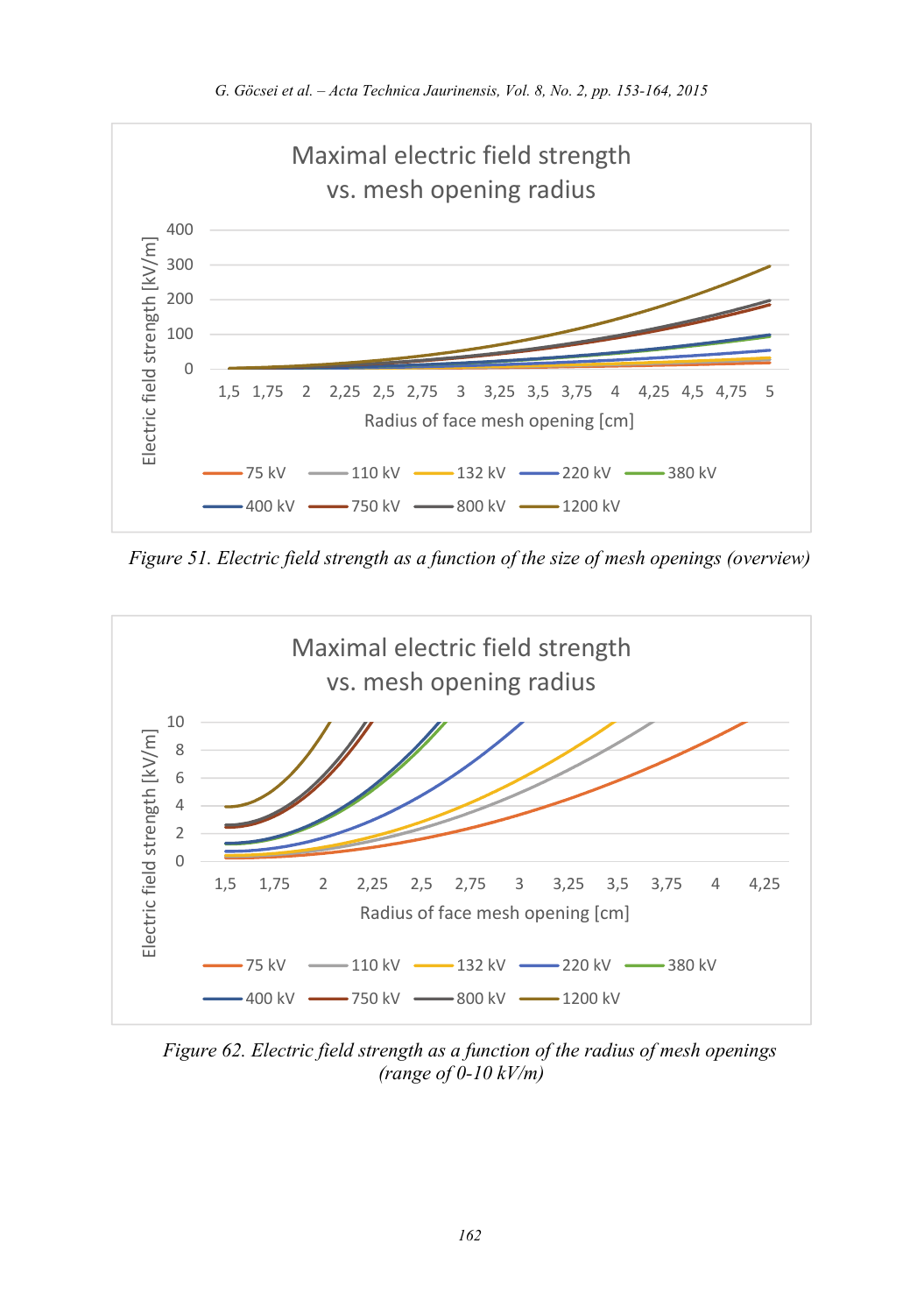Besides the proper electric shielding properties, other aspects have also to be taken into consideration to design a face mesh, such as visibility, ergonomics, or ventilation. In case of decrease of personal comfort, fault rate of LLM personnel might increase. This is the main reason why it is especially important to design a face mesh which keeps the electric field below the limits – even in critical cases – and guarantee proper ergonomic aspects at the same time. As it can be seen from Fig. 11 and Fig. 12, face meshes with an opening radius of 1.75 cm can guarantee these two criteria to meet simultaneously: electric field strength remains below 10 kV/m even in case of a voltage level of 1200 kV and based on the practical experiences it does not have any disadvantageous effect on the accuracy of the work – even in case of long periods of activity in the vicinity of high voltage power lines.

#### **5. Summary**

Electric fields can be shielded effectively in practice during live-line maintenance with conductive clothing acting as a Faraday-cage [14 - 16]. To guarantee the safety of the workers strength of electric field has to be reduced below the current exposure limits defined by ICNIRP at any time of the work. Measurements and simulations executed in the High Voltage Laboratory of BUTE have proved that during normal working conditions ELF electric fields might exceed their limits, even when a given clothing pass the screening efficiency test of the valid standard. Suggestions have been made and are under consideration by the committee of IEC for the revision of the current arrangement to simulate worst-case scenarios in practice.

Only conductive clothing with a properly designed face mesh is effective enough to reduce electric field strength. Protection of the face is essential and has to be ensured to guarantee the safety of the work. Proper design reduces the electric field effectively, but ensures proper ventilation and visibility as well. A practical recommendation for face mesh opening radius has been defined in this paper.

Live-line maintenance is the future of maintenance: numerous planned activities can be executed safely, economically and without any consumer disturbance. Safety of LLM personnel can be guaranteed by properly designed and frequently inspected live-line and personal protective equipment. Safety of workers has always to be handled as a first priority during any kind of work.

## **References**

- [1] International Council on Large Electric Systems (CIGRÉ): Report 561, Live Work – A Management Perspective, Joint Working Group, B2/B3.27, December 2013.
- [2] http://fab.cba.mit.edu/classes/MIT/862.06/students/alki/GA.html, date of visit: 02 February, 2015.
- [3] International Commission On Non-ionizing Radiation Protection (ICNIRP): Statement, General Approach to Protection Against Non-Ionizing Radiation Protection. Health Physics 82(4):540‐548, 2002.
- [4] International Commission On Non-ionizing Radiation Protection (ICNIRP): Guidelines for Limiting Exposure to Time‐Varying Electric and Magnetic Fields (1 Hz – 100 KHz). Health Physics 99(6):818‐836, 2010.